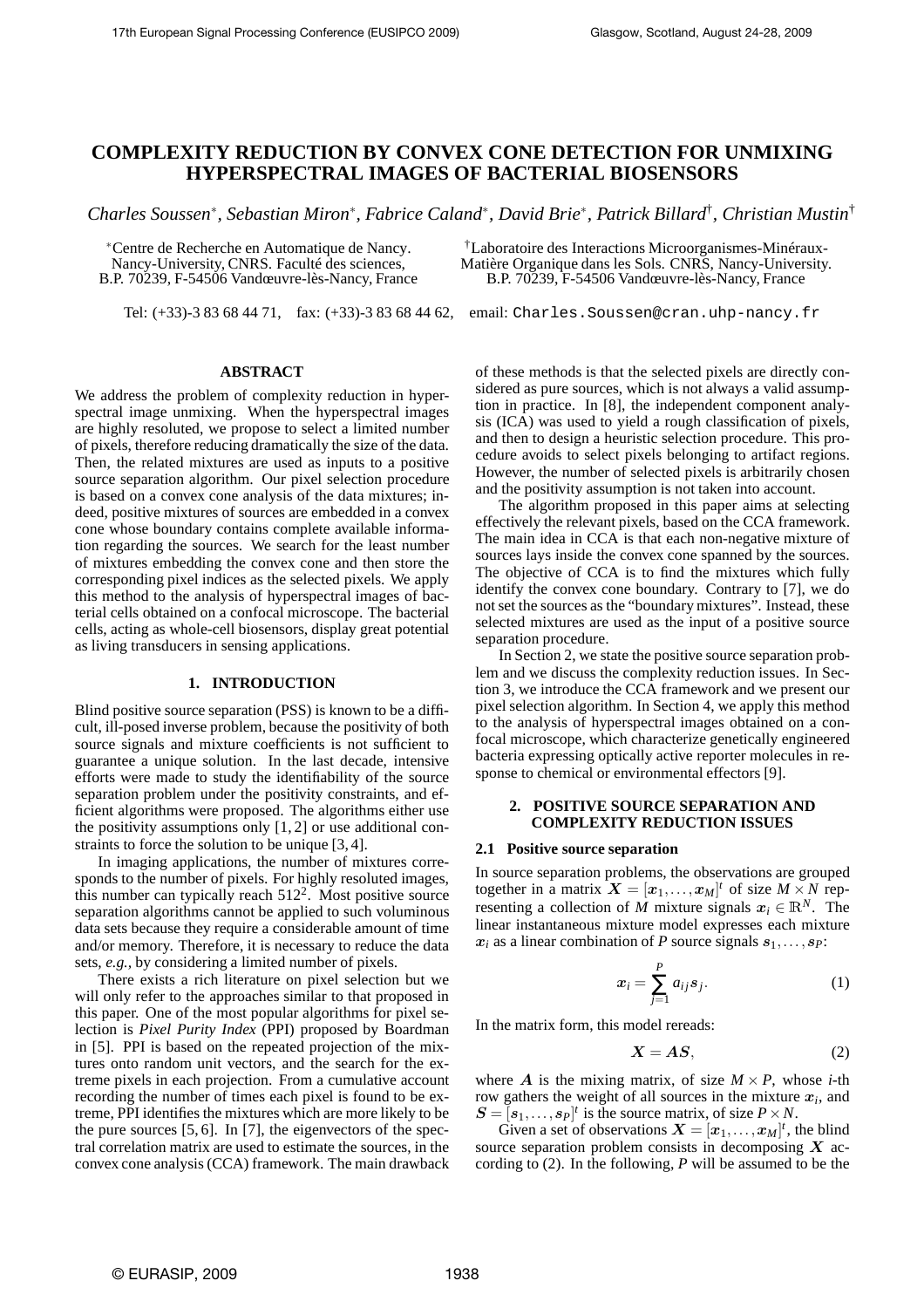rank of  $X$ , and we will assume that  $A$  and  $S$  are full rank, *i.e.*,  $\text{rank}\left[\boldsymbol{A}\right] = \text{rank}\left[\boldsymbol{S}\right] = P$ .

For noisy data, model (2) is replaced by:

$$
X = AS + N,\tag{3}
$$

where the noise matrix  $N$  takes account of the modeling and the measurement errors. The blind source separation of  $X$ consists in searching for the factorization  $X \approx AS$  for which the residual between  $X$  and  $AS$  is minimal. In this paper, we impose that A and S are non-negative matrices, *i.e.,* all elements  $a_{ij}$  and  $s_{ij}$  are non-negative.

### **2.2 Unicity issues and regularization**

Let us start by considering the noiseless problem and the nonnegativity constraint. This constraint is known to regularize the source separation problem, because it restricts the range of solutions for (2). However, it does not always guarantee the unicity of the decomposition [10, 11] (unicity is defined up to a permutation and scaling of the sources; if there is no other ambiguity, the decomposition is called "unique"). Typically, the non-negative matrix factorization algorithm [2] provides one exact solution among all the possible solutions satisfying  $A \ge 0$  and  $S \ge 0$ . Often, additional constraints must be imposed, *e.g.,* the sparsity of the source samples and/or of their weights in the mixtures in order to uniquely identify the sources [3, 4]. However, there exists a (rather technical) necessary and sufficient condition, based on the positive span of the mixtures  $x_i$ , under which the identifiability of (2) is guaranteed with the only non-negativity constraint [10, 11]. Let us first define the notion of positive span.

**Definition.** The *positive span* of a family of vectors  $\{z_1,\ldots,z_d\}$  is the set vect<sup>+</sup> $(z_1,\ldots,z_d) = \{z = \sum_i \alpha_i z_i, \alpha_i \in$  $\mathbb{R}_+$ , where  $\mathbb{R}_+$  denotes the set of non-negative reals.

In the following, we will denote by  $\text{vect}(X)$  and  $\text{vect}^+(X)$ the span and the positive span of the rows of X, *i.e.,*  $x_1, \ldots, x_M \in \mathbb{R}^N_+$ . Shortly speaking, the condition of [10, 11] states that vect<sup>+</sup>(X) has to be "close enough" to vect(X)∩  $\mathbb{R}^N_+$  in order to guarantee the unicity of factorization (2).

In the noisy case, we do not search for an exact factorization of  $X$  anymore, but rather for an approximate factorization in which  $A$  and  $S$  satisfy specific properties. The algorithms which jointly estimate  $A$  and  $S$  from noisy data often rely on prior assumptions on the sources and/or the mixture coefficients, *e.g.,* sparsity assumptions [3, 4].

### **2.3 Complexity reduction**

For hyperspectral image applications, *M* is the number of pixels and the mixture  $x_i$  is related to the *i*-th pixel. When the value of *M* is huge (typically, *M* can reach  $512<sup>2</sup>$  or more), classical algorithms either yield poor results [1, 3] or cannot be used [4] because of their greediness in terms of memory storage and computation time. In all cases, it is of interest to reduce the dimension of the data  $X$  by keeping a subset of the pixels  $\{1, \ldots, M\}$ , for instance those for which only a limited number of sources are present. Formally, we want to extract a matrix  $X_e$  from X whose number of rows is limited, and then to unmix the new matrix  $X_e$ :

$$
X_e \approx A_e S. \tag{4}
$$



Figure 1: Pixel selection procedure: illustration for  $N = P =$ 3. A mixture signal  $x_i$  is a vector of  $\mathbb{R}^3_+$  (+). Graphically, the affine projection  $y_i$  of  $x_i$  is defined as the intersection of line  $(0, x_i)$  with the plane of equation  $x(1) + x(2) + x(3) = 1$ . The projection  $y_i$  is represented with a bullet  $(\bullet)$ . The pixel selection procedure consists in projecting all the data  $x_i$  and then computing the  $(N - 1)$ -dimensional convex hull of the set of points  $y_i$ . When  $N = 3$ , this convex hull is the 2D polygon represented in plain line.

In this equation,  $X_e$  is of size  $m \times N$  with  $m \ll M$ ,  $A_e$  is of size  $m \times P$  and S remains of size  $P \times N$ .

The key issue is to keep the available information regarding the sources. This can be done by searching for the boundary of the convex cone vect<sup>+</sup> $(X)$  (also called the *conical hull*), which fully describes the "extreme" mixtures  $x_i$ . Selecting the pixels  $i$  such that  $x_i$  lays on the conical hull also facilitates the further source separation (4) because the size of the data is significantly reduced.

### **3. CONVEX CONE ANALYSIS FOR PIXEL SELECTION**

In this section, we present our algorithm whose goal is to search for the conical hull, *i.e.,* the minimal family of mixtures whose positive span is equal to the convex cone  $vect^+(X)$ . The selected pixels are finally the corresponding indices. For the sake of simplicity and for illustration purpose, we start by the case where  $P = N$ .

# **3.1** Case where  $P = N$

Given the mixtures  $x_1, \ldots, x_M \in \mathbb{R}^N_+$  (see Fig. 1 for a representation of  $\mathbb{R}^3_+$ ), the method aims at researching the conical hull vect<sup>+</sup>(X), defined as the minimal subset  $X_e$  =  $[x_{\sigma_1}, x_{\sigma_2},..., x_{\sigma_m}]^t$  of X for which vect<sup>+</sup> $(X)$  = vect<sup>+</sup> $(X_e)$ , with  $\sigma_1, \ldots, \sigma_m \in \{1, \ldots, M\}$  and  $m \leq M$ .

In order to compute vect<sup>+</sup> $(X)$ , we use the affine projection whose center is 0 onto the hyperplane of equation  $x(1) + \cdots + x(N) = 1$ , where  $x(k)$  refers to the *k*-th coordi-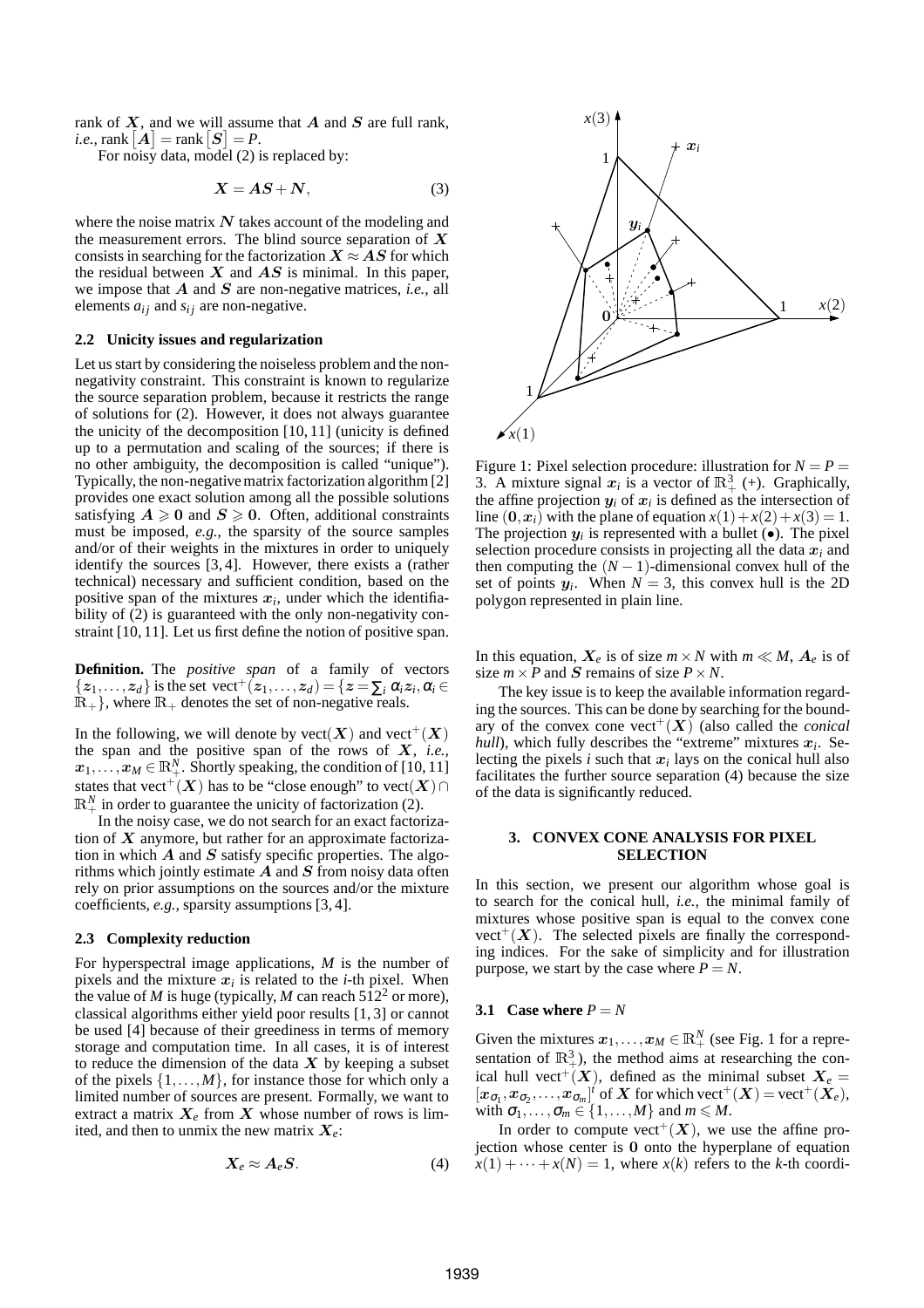| Table 1: Pixel selection procedure.                                                  |
|--------------------------------------------------------------------------------------|
| Input: M mixtures stored as vectors $x_1, \ldots, x_M$ of $\mathbb{R}^N_+$ .         |
| Input: value of $P \approx$ rank  X .                                                |
| [Affine projection]                                                                  |
| For $i=1,\ldots,M$ ,                                                                 |
| Compute the affine projection $y_i$ of $x_i$ using (5).                              |
| End For.                                                                             |
| [Dimensionality reduction from N to $P-1$ ]                                          |
| Perform PCA of the set of M points $y_i \in \mathbb{R}^N_+$ .                        |
| Compute the new coordinates $c_i \in \mathbb{R}^{P-1}$ of $y_i$ with                 |
| respect to the main $P-1$ principal vectors.                                         |
| [Convex hull computation]                                                            |
| Compute the convex hull of the points $c_i$ , $i = 1, , M$ .                         |
| Store the output pixel indices as $\sigma_1, \ldots, \sigma_m \in \{1, \ldots, M\}.$ |

nate of x. The affine projection  $y_i$  of a vector  $x_i$  reads

$$
\mathbf{y}_i = \frac{1}{\sum_{k=1}^N x_i(k)} \mathbf{x}_i. \tag{5}
$$

It is easy to see that the conical hull vect<sup>+</sup>( $X$ ) is supported by the origin 0 and the *convex hull* of the set of points  $\{y_i, i = 1, \ldots, M\}$  which all lay in an  $(N-1)$ – dimensional space (see figure 1). Their convex hull is thus an (*N* −1)− dimensional polyhedron whose vertices are denoted by  $y_{\sigma_1}, \ldots, y_{\sigma_m}$ . In other words, we have:

$$
\text{vect}^+(X) = \text{vect}^+(x_{\sigma_1}, \dots, x_{\sigma_m}) = \text{vect}^+(y_{\sigma_1}, \dots, y_{\sigma_m}).
$$
\n(6)

The approach is illustrated on Fig. 1 in the case where  $N = 3$ : the mixtures  $x_i$  are vectors of  $\mathbb{R}^3_+$  and their projections  $y_i$  lay inside a common 2D affine plane.

In brief, the pixel selection procedure consists in computing the affine projection  $y_i$  of each vector  $x_i$ , and then the convex hull of the set of points  $\{\boldsymbol{y}_i, i=1,\ldots,M\}$ . In order to simplify the convex hull computation, and because the points  $y_i$  all lay inside an affine hyperplane of dimension  $N-1$ , we choose to describe them by  $(N-1)$ -dimensional vectors. This can be done in a very simple manner by processing the Principal Component Analysis (PCA) of  $\{y_1, \ldots, y_M\}$  and by keeping the  $N-1$  main principal components.

### **3.2** Case where  $P \leq N$

Let us extend the conical hull procedure described above. Because  $P$  is assumed to be the rank of  $X$ , the mixtures x*<sup>i</sup>* are vectors laying inside a *P*-dimensional subspace of  $\mathbb{R}^N$ , thus their projections onto the affine plane of equation  $x(1) + \cdots + x(N) = 1$  lay inside a  $(P-1)$ -dimensional affine subspace. For this reason, the strategy described above remains valid, the only adaptation being to further reduce the dimension of the projected mixtures  $y_i$  by keeping the main *P* − 1 principal components. The procedure is finally summarized in Table 1.

### **3.3 Practical utilization of the pixel selection procedure**

**Choice of** *P* **and implementation issues.** The value of  $P \approx \text{rank}[\boldsymbol{X}]$  can be chosen easily if some prior knowledge

on the sources is available, or else, by performing a singular value decomposition (SVD) of the raw data  $X$ , and by searching for a significant gap between each pair of consecutive singular values.

When *P* is large, the computation burden of the pixel selection procedure dramatically increases, because a (*P*−1) dimensional convex hull computation is required. In this case, we propose an adaptation, which is approximate but significantly faster. It is based on the following remark: the convex hull of the orthogonal projections of a set of  $(P-1)$ dimensional vectors y*<sup>i</sup>* onto a given 2D space yields a number of indices  $\sigma_j$  such that for all *j*,  $y_{\sigma_j}$  necessarily belongs to the convex hull of  $\{y_i, i = 1, \ldots, M\}$ . Consequently, we propose to store the principal vectors  $\xi_k$  related to the PCA of the set of points y*<sup>i</sup>* , and, repeatedly, to consider each pair of vectors  $(\xi_k, \xi_l)$  (or the main vectors only), and then to project orthogonally the set of vectors y*<sup>i</sup>* onto the plane defined by  $\xi_k$  and  $\xi_l$ . The repeated 2D convex hull computations do not yield the exact conical hull vect<sup>+</sup>( $X$ ) but a representative subset of pixels  $x_i$  approximating vect<sup>+</sup>( $X$ ).

**Choice of the source separation algorithm.** Once the sequence of pixels  $\sigma_1, \ldots, \sigma_m \in \{1, \ldots, M\}$  is selected, we gather the *m* corresponding mixtures into matrix  $X_e$  =  $[x_{\sigma_1}, x_{\sigma_2},...,x_{\sigma_m}]^t$ , and we solve (4) using a blind positive source separation algorithm, whose execution takes a reduced time since the number of mixtures is limited. In general, we cannot guarantee the identifiability of (4), except if the unicity conditions of [10, 11] are fulfilled. Since it is quite complex to compute this measure of unicity, we assume, by default, that the decomposition is not unique, and we choose the Bayesian Positive Source Separation (BPSS) algorithm of [4], which imposes sparsity of the source samples and/or of their weights in order to restrict the range of solutions to (4). This algorithm relies on Monte Carlo Markov Chain sampling of the sources and the mixture coefficients. Once the sources  $S$  have been found, the remaining task is to estimate the mixture matrix A (*i.e.,* the mixture coefficients for the *whole M* original pixels) from X and S. This task involves the minimization of the least-square error  $||X - AS||^2$  with respect to A under the constraint  $A \ge 0$ .

# **4. APPLICATION TO REAL DATA**

#### **4.1 Imaging of bacterial sensors**

The application context is the study of genetically engineered bacteria expressing optically active reporter molecules in response to chemical or environmental effectors. Bacterial cells have the capacity to act as whole-cell biosensors and display great potential as living transducers in sensing applications [9]. Most popular biosensors are produced by inserting into an appropriate bacterial host, *gfp* and *dsred* genes that code for a green fluorescent protein (GFP) and a Discosoma red fluorescent protein (DsRed), respectively. Because the expression of these fluorescent proteins can be assayed in individual cells by non-destructive means such as confocal laser scanning microscopy, engineered bacteria are attractive biosensors and are increasingly being employed for *in situ* studies in microbial ecology [12, 13].

In this work, a representative strain of the ubiquitous bacterial genus *Pseudomonas* (*P. putida*, KT2440) was genetically engineered to design a GFP-based biosensor (*gfp*) that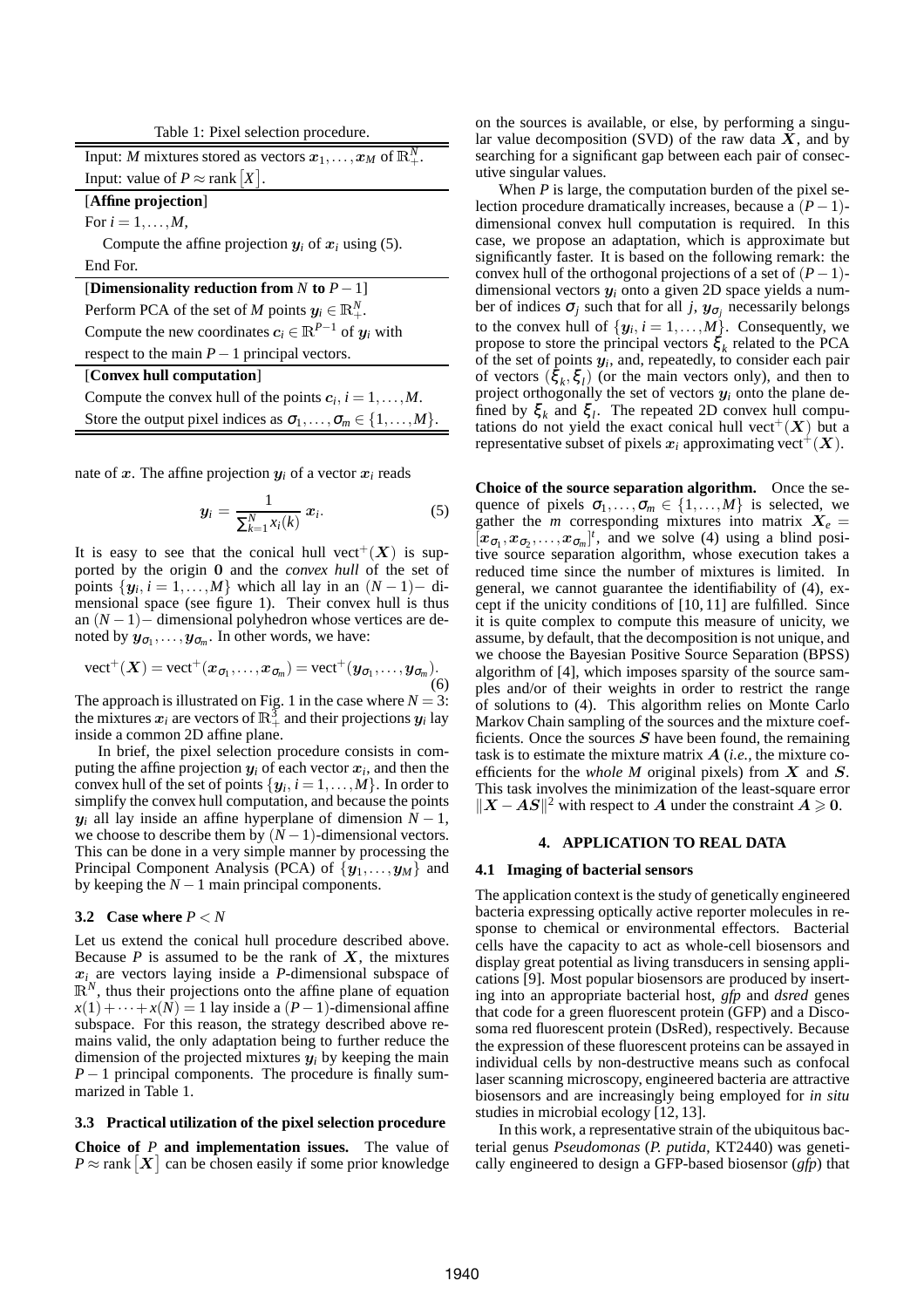

Figure 2: Bacterial cell imaging. The real data are 16 hyperspectral images of a set of genetically engineered bacteria (with *gfp* and *dsr* genes). The excitation beam was set to 405 nm while the emission signal ranging from 450 to 610 nm was recorded in steps of 10 nm. (a) Sum of the 16 hyperspectral images. The 9 pixels selected by setting the number of sources to  $P = 3$ , are superimposed with a (red) plus. (b) The two sources (wild-type strain *wt* alone and *gfp* gene) yielded by the BPSS algorithm  $(P = 2)$  from the 9 data mixtures. (c,d) Weights of both sources in the pixels, displayed as two 2D images.

responds in a dose-dependent manner to toxic metal exposure. The biosensor strain was also engineered to constitutively express DsRed (*dsr*). Immobilized bacteria cells with *dsr* and *gfp* genes were examined using a Nikon inverted microscope (Eclipse TE2000-U) equipped with a Biorad confocal scan head (Radiance 2100 Rainbow). Fluorescence spectra were acquired pixel by pixel  $(512 \times 512)$  pixels, of size  $100 \times 100 \text{ nm}^2$ ) and sequentially (16 wavelengths) in a focus plane (single cell layer). The excitation beam was provided by a blue laser diode (405 nm) while the emission signal ranging from 450 to 610 nm was recorded in steps of 10 nm.

## **4.2 Hyperspectral unmixing**

The hyperspectral signals  $x_i$  are thus of size  $N = 16$  (*i.e.*, the number of wavelengths) and their number is  $M = 512^2$ . Each source is characterizing a "pure" component, *i.e.,* the wild-type strain (*wt*) and the *gfp* and *dsr* genes, respectively. For this reason, we first set the number of sources to  $P = 3$ . In Fig. 2 (a), the image equal to the sum of the 16 hyperspectral images (in which the gray level of the *i*-th pixel is equal to  $\sum_{j=1}^{N} x_i(j)$  is shown. It provides a global view of all the

bacteria cells together. The pixel selection algorithm yields 9 mixtures among the  $512^2$  observations (see Fig. 2 (a)).

We first ran the BPSS algorithm with  $P = 3$  sources, but in output, two sources among the three were almost identical and shared similar weights. Thus, we concluded that only two sources are detectable from the data. Fig. 2 (b) shows the sources yielded by BPSS with  $P = 2$ , based on the same 9 mixtures. Here, it is not worth running the pixel selection algorithm with  $P = 2$  as it necessarily yields only 2 mixtures. We rather consider the 9 mixtures shown on Fig. 2 (a), since the BPSS algorithm remains fast with such a limited number of entries. Both sources can be interpreted as the wild-type (*wt*) and the *gfp* spectra, respectively, and the weight images of Fig. 2 (c,d) show their respective response with respect to the spatial dimensions *X* and *Y*.

#### **4.3 Interpretation of the results**

Although the exact expected values of the sources are not known *a priori*, we can analyze and comment the source separation results by comparing them with the spectra measured by another modality of spectroscopy. We recorded average population spectra, referred to as *bulk fluorescence spec-*